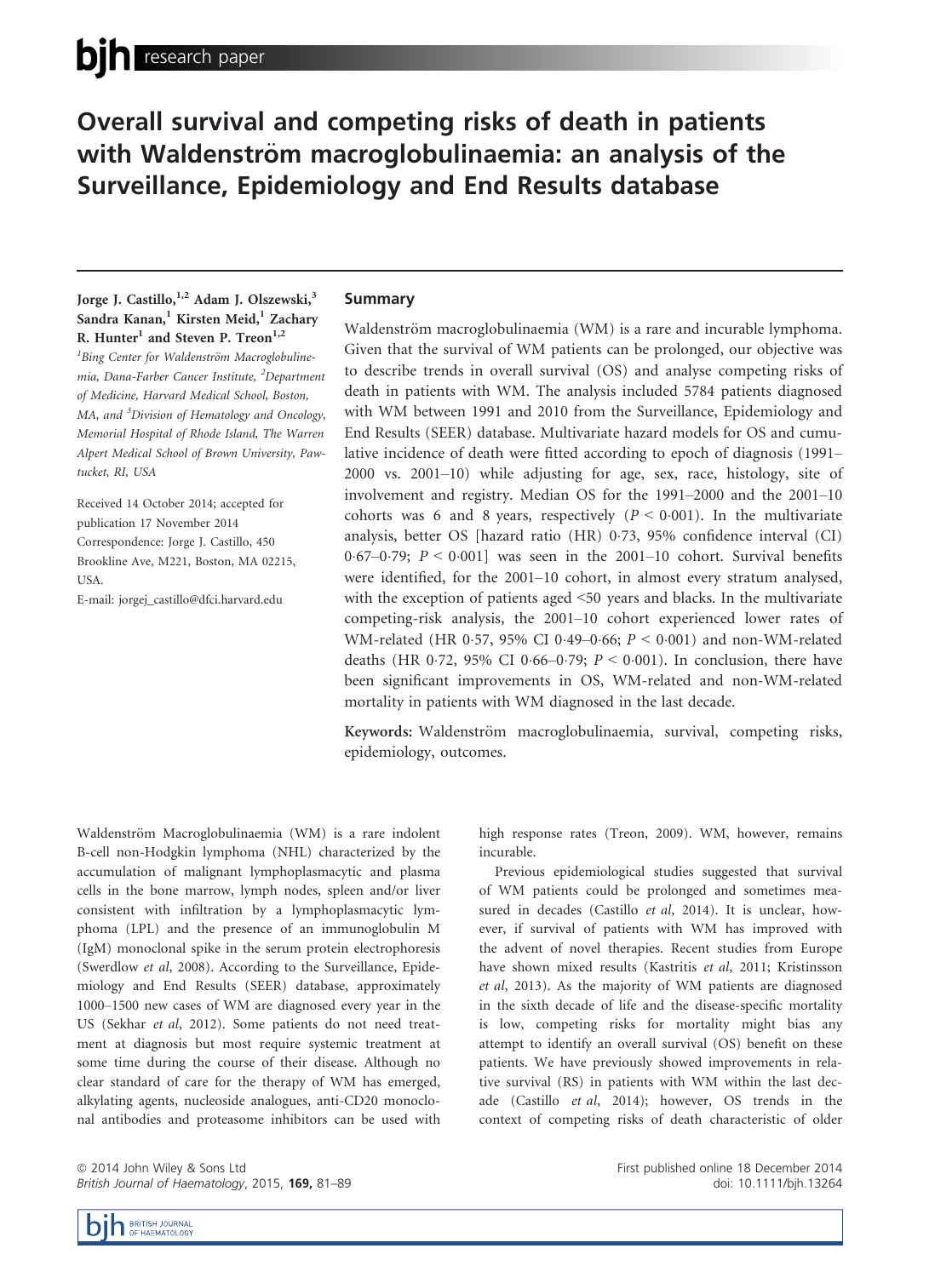age groups have not been extensively evaluated in these patients.

Therefore, our objective was to perform a comprehensive population-based analysis to investigate trends in OS rates and competing risks for mortality in patients diagnosed with WM.

## Methods

#### Data source and cohort selection

Our study was based on data from the SEER program database (http://www.seer.cancer.gov/seerstat/). SEER collects cancer incidence (with a mandated case ascertainment of 98%), characteristics, treatment and outcome information from 18 geographic areas in the United States, representing 28% of the population. We used direct case listings extracted by SEER\*STAT software, version 8.0.2 (http://www.seer.cancer. gov/data/seerstat/nov2011/). Our query included all patients with a diagnosis of LPL or WM between 1 January 1980 and 31 December 2010, based on the International Classification of Diseases for Oncology, Third Edition (ICD-O-3) histology codes 9671 (Lymphoplasmacytic lymphoma) and 9761 (Waldenström Macroglobulinaemia), recorded between 1980 and 2010 ( $n = 7744$ ). We excluded patients diagnosed before 1991 ( $n = 447$ ) to minimize classification bias. Patients younger than 20 years of age at diagnosis ( $n = 9$ ), patients in whom WM was not the first malignancy  $(n = 1422)$  and patients diagnosed only by autopsy  $(n = 82)$  were also excluded.

#### Definition of variables

The database contained variables indicating age at diagnosis, year of diagnosis, sex, race, primary site of involvement, marital status, outcome, survival time and cause of death. Age was categorized into age groups of 20–49, 50–59, 60–69, 70– 79 and ≥80 years. Race was categorized as white, black, other and unknown based on the SEER record. Primary anatomical sites were categorized as bone marrow, extramedullary and unrecorded sites according to the ICD-O-3 topography code. Lymph nodes and other organs were considered extramedullary disease. Lymphoma subtype was categorized as LPL and WM according to SEER ICD-O-3 coding. Geographical regions were designated as Northeast, West, South and Midwest according to the location of the SEER registry. The analytical cohort was divided in two cohorts according to the epoch of diagnosis, 1991–2000 and 2001–10, to indirectly reflect the adoption of novel therapies in the management of WM in the last decade. OS time was calculated between the date of diagnosis and the date of death, date last known to be alive, or date of the study cut-off (31 December 2010). For the competing-risk of death analysis, any death from leukaemia, lymphoma or myeloma was considered WM-related. All other causes of death were considered non-WM-related. This definition may overcome misattribution of causes on death certificates.

#### Statistical analysis

Descriptive statistics were used to report population characteristics. OS estimates were calculated using the Kaplan– Meier method (Kaplan & Meier, 1958), and curves were compared using the log rank method (Mantel, 1966). Multivariate Cox proportional-hazards regression models were also fitted to evaluate variables associated with OS (Cox, 1972). We did not find evidence of interactions between the predictor variables and therefore did not include any interaction terms in the models. The proportional-hazard assumption was assessed by studying interaction of all variables with time. For the competing risk analysis, cumulative incidence function (CIF) curves were plotted. Rates of WM-related and non-WM-related death were evaluated using Fine and Gray multivariate regression models (Fine & Gray, 1999). Outcomes are reported as percentages or hazard ratios (HR) with 95% confidence interval (CI). P-values  $< 0.05$  were considered statistically significant. Calculations and graphs were obtained using STATA, version 13.1 (StataCorp LP, College Station, TX, USA).

#### **Results**

Our analytical cohort included 5784 patients with WM. The median age at diagnosis was 70 years (range: 20–98 years). There was a male predominance with a male-to-female ratio of 14. Eighty-one percent of patients were white. In 62% of patients, the primary site of involvement was the bone marrow. Based on year of diagnosis, 1877 patients (325%) were diagnosed between 1991 and 2000, and 3907 (675%) between 2001 and 2010. No major differences in the characteristics of patients between epochs were identified (Table I). Given the large sample size, statistical comparisons between epochs of diagnosis were not performed to avoid reporting statistically but not clinically relevant differences.

#### Overall survival

After a median follow-up time of 7 years, median OS for the entire cohort was 7 years, and the 5- and 10-year OS rates were 62% and 39%, respectively (Fig 1A). For the 1991–2000 cohort, the median follow-up time was 13 years, and the median OS was 6 years, and for the 2001–10 cohort, the median follow-up time was 5 years, and the median OS was estimated at 8.2 years (Fig 1B). This difference was statistically significant (log-rank  $P \le 0.001$ ). There were statistical differences in OS based on age. The median OS for patients aged 20–49, 50–59, 60–69, 70–79 and ≥80 years were not reached, 13, 10, 6 and 4 years, respectively (log-rank  $P < 0.001$ ). For the 1991–2000 cohort, the median OS times were not reached, 12, 7, 5 and 3 years, respectively (log-rank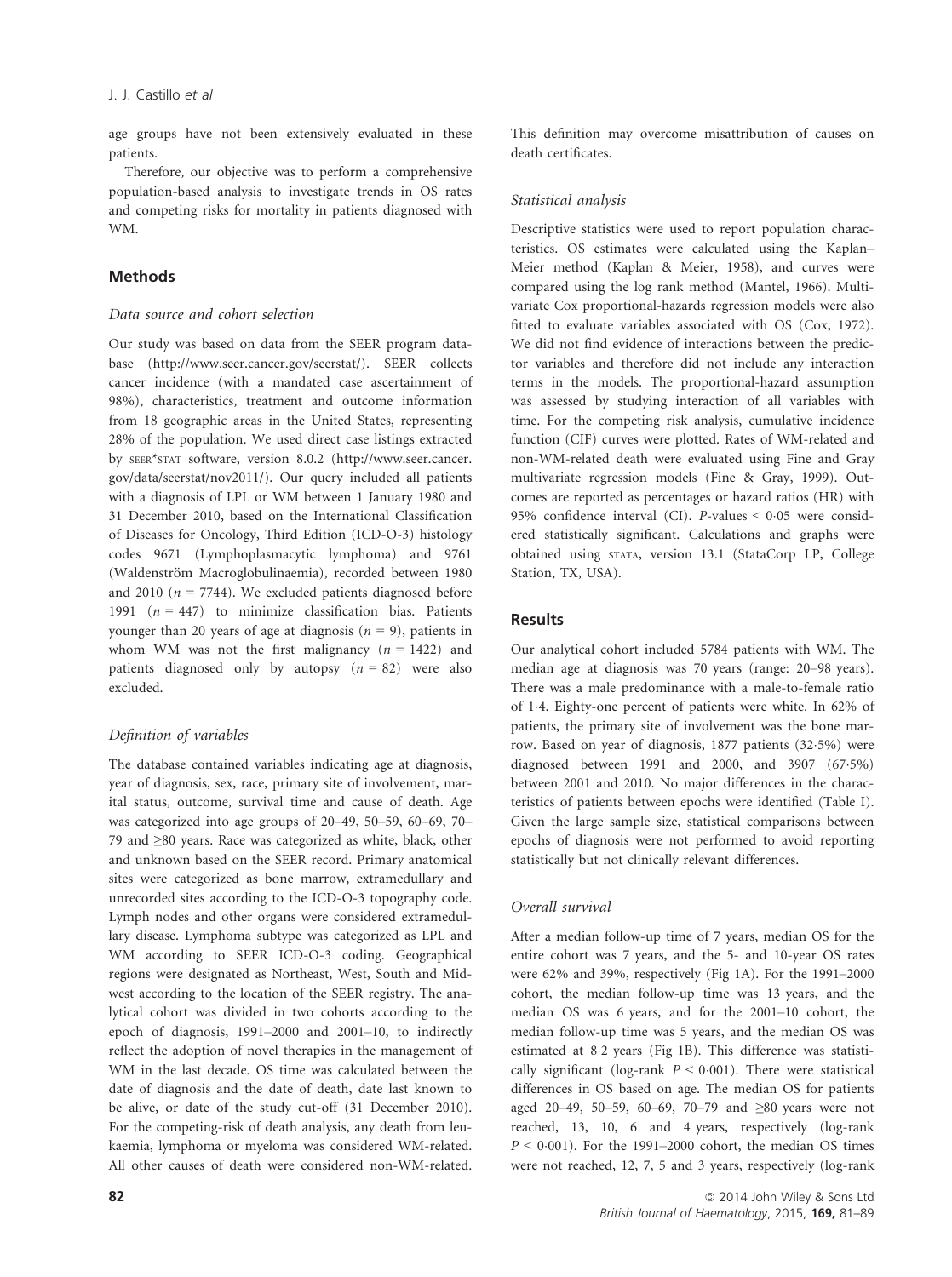Table I. Selected characteristics of patients with Waldenström macroglobulinaemia from the SEER database according to epoch of diagnosis, 1991–2010.

| Characteristic                    | 1991-2000 (%) | $2001 - 10(%)$ | Total $(\% )$ |
|-----------------------------------|---------------|----------------|---------------|
| Total                             | 1877(32.5)    | 3907 (67.5)    | 5784 (100)    |
| Age, years                        |               |                |               |
| Median (range)                    | $70(23 - 97)$ | $71(20 - 98)$  | $70(20 - 98)$ |
| $20 - 49$                         | 185(9.9)      | 259(6.6)       | 444 $(7.7)$   |
| $50 - 59$                         | 270(14.4)     | 640(16.4)      | 910(15.7)     |
| $60 - 69$                         | 447 $(23.8)$  | 962(24.6)      | 1409(24.4)    |
| $70 - 79$                         | 602(32.1)     | 1164(29.8)     | 1766(30.5)    |
| $80+$                             | 373 (19.9)    | 882(22.6)      | 1255(21.7)    |
| Sex                               |               |                |               |
| Male                              | 1110(59.1)    | 2246(57.5)     | 3356(58.0)    |
| Female                            | 767 (40.9)    | 1661(42.5)     | 2428(42.0)    |
| Race                              |               |                |               |
| White                             | $1540(82-1)$  | $3170(81-1)$   | $4710(81-4)$  |
| Black                             | 111(5.9)      | 207(5.3)       | 318(5.5)      |
| Other                             | 101(5.4)      | 228(5.8)       | 329(5.7)      |
| Unknown                           | 125(6.7)      | 302(7.7)       | 427(7.4)      |
| Subtype recode                    |               |                |               |
| Lymphoplasmacytic<br>lymphoma     | 761(40.5)     | 1718(440)      | 2479 (42.9)   |
| Waldenström<br>macroglobulinaemia | 1116(59.5)    | 2189(560)      | $3305(57-1)$  |
| Sites of involvement              |               |                |               |
| Bone marrow                       | 1181(62.9)    | 2419(61.9)     | 3600(62.2)    |
| Extramedullary<br>disease         | 695 $(37.0)$  | 1481 (37.9)    | 2176 (37.6)   |
| Unknown                           | 1(0.05)       | 7(0.18)        | 8(0.14)       |
| Region                            |               |                |               |
| Northeast                         | 226(12.0)     | 725(18.6)      | 951 (16.4)    |
| West                              | 1154(61.5)    | 2305(59.0)     | 3459 (59.8)   |
| South                             | 96(5.1)       | 441 $(11.3)$   | 537 $(9.3)$   |
| Midwest                           | 401(21.4)     | 436 $(11.2)$   | 837 (14.5)    |

 $P < 0.001$ ; Fig 1C). For the 2001–10 cohort, the median OS times were not reached, not reached, not reached, 7 and 4 years, respectively (log-rank  $P < 0.001$ ; Fig 1D). There were no significant differences in OS rates based on sex, race, site of involvement, histological subtype and region of registry.

In the multivariate analysis for OS (Table II), factors associated with a worse OS rate were older age, male sex and black race. Better outcomes were observed in patients in the 2001–10 cohort. In the stratified multivariate analysis (Table III), there was a significant improvement in OS in patients diagnosed in the 2001–10 epoch when compared with patients from the 1991 to 2000 epoch in almost every stratum except in patients aged 20–49 years, blacks and patients of other races, in whom confidence intervals were wide due to the small number of patients. However, when evaluating all non-whites (blacks, other races and unknown), there was better OS rate in the 2001–10 cohort when compared with the 1991–2000 cohort (HR 0.71, 95% CI 0.58–  $0.88, P = 0.001$ .

#### Causes of death and competing risk analysis

There were 2786 deaths in the entire cohort (48% of patients), including 1436 deaths (77% of patients) in the 1991–2000 cohort and 1350 deaths (35% of patients) in the 2001–10 cohort. The most common causes of death were undefined (29%), lymphoma (23%), solid tumours (20%) and cardiac causes (15%) (Table IV). In the 1991–2000 cohort, 403 (28%) and 1033 deaths (72%) were considered WM-related and non-WM-related deaths respectively, while in the 2001–10 cohort, 369 (27%) and 981 (73%) events were considered WM-related and non-WM-related.

The 5-year cumulative incidence rates of WM-related death were 13% in the 1991–2000 cohort and 10% in the 2001–10 cohort (Fig 2A). The 5-year cumulative incidence rates on non-WM-related death were 30% and 25%, respectively (Fig 2B). Our multivariate competing-risk analysis showed that the 2001–10 cohort had lower WM-related (HR 0.57, 95% CI 0.49-0.66;  $P < 0.001$ ) as well as non-WMrelated mortality (HR 0.72, 95% CI 0.66-0.79;  $P < 0.001$ ) than the 1991–2000 cohort. Our analysis showed that age influenced WM-related and non-WM related mortality. The 5-year cumulative incidence rates of WM-related death in patients aged 20–49, 50–59, 60–69, 70–79 and 80+ years was 6%, 6%, 10%, 11% and 16%, respectively (Fig 2C), and the 5-year cumulative incidence rates of non-WM-related death was 11%, 13%, 17%, 33% and 48%, respectively (Fig 2D). In the multivariate analysis, the adjusted HR for WM-related death in patients aged 50–59, 60–69, 70–79 and 80+ years compared with patients  $20-49$  years was  $1.44$  (95% CI 0.99– 2.10;  $P = 0.06$ , 2.23 (95% CI 1.57-3.15;  $P \le 0.001$ ), 2.17 (95% CI 1.54–3.06;  $P < 0.001$ ) and 2.65 (95% CI 1.86–3.77;  $P \le 0.001$ ), respectively. The HR for non-WM-related death was 1.32 (95% CI 1.00–1.76;  $P = 0.05$ ), 1.83 (95% CI 1.41– 2.39;  $P < 0.001$ ), 3.53 (95% CI 2.74-4.55;  $P < 0.001$ ) and 6.17 (95% CI 4.76–7.99;  $P < 0.001$ ), respectively.

## **Discussion**

WM is a rare B-cell lymphoproliferative disorder. Despite its incurability, patients with WM can enjoy prolonged survival with excellent quality of life. Based on the results of this large population-based study, we were able to identify an improvement in the OS rates in patients with WM in the last decade, independent of other important clinical variables, such as age, sex, race and site of involvement. In the multivariate analysis, patients diagnosed between 2001 and 2010 had 27% lower risk of dying from all causes and 43% lower risk of dying from WM-related causes when compared with those diagnosed between 1991 and 2000. Worse outcomes were seen in older patients, men and blacks when compared with younger patients, women and whites, respectively.

Previous studies have evaluated outcomes in patients with WM, particularly in Europe, with mixed results. A Greek study including 345 patients with WM, of whom 130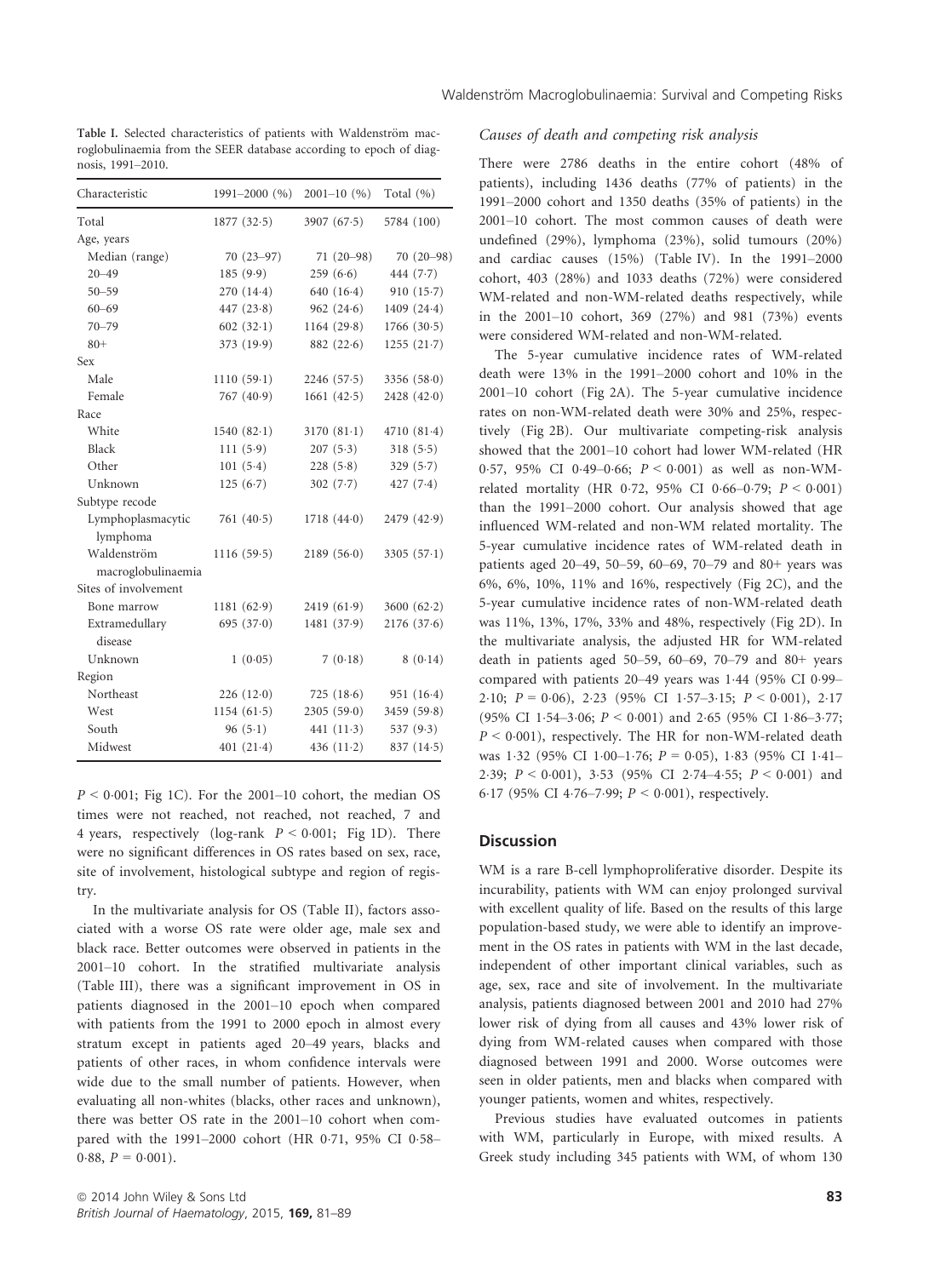

Fig 1. Overall survival (OS) estimates with 95% confidence intervals (CI) in patients with Waldenström Macroglobulinaemia from the SEER database for (A) the entire cohort, and according to (B) epoch of diagnosis, and (C) age categories for 1991–2000 cohort and (D) age categories for 2001–10 cohort.

initiated therapy before the year 2000 and 215 who started after 2000, showed no evidence of OS or cause-specific survival improvement in the latter group (Kastritis et al, 2011). However, the group treated after the year 2000 was older and presented with higher risk disease. Also, the median follow-up for both groups was short, at 9 and 3 years for the groups before and after 2000, respectively. However, the proportion of patients who had died at the time of the analysis is similar to ours, at 76% and 33%, respectively. This latter point argues that given the small sample size, the study might have been underpowered to detect the expected benefit. Moreover, it was focused on patients eligible for systemic chemotherapy and thus does not reflect prognosis of patients at time of diagnosis.

The results of our analyses are consistent with a Swedish study, which included 1555 patients with WM diagnosed between 1980 and 2005 (Kristinsson et al, 2013). In this study, with 1187 patients diagnosed before 2000 and 368 after 2000, a continuous relative survival benefit was identified with improvements seen in the 1990s as well as the 2000s. In line with our results, older patients and men had worse outcomes. The authors evaluated lead-time bias (i.e. longer survival in patients diagnosed earlier in the course of the disease) as one of the factors associated with the improvement seen in the outcomes of patients with WM and did not find differences in the proportion of asymptomatic patients diagnosed before or after 2000.

Age is a strong factor for survival in patients with haematological malignancies. We found that there was no statistically significant outcome improvement in patients younger than 50 years diagnosed during 2001–10 when compared to patients of the same age diagnosed during 1991–2000. The likely explanation for this finding is the small sample size of patients younger than 50 years, comprising <8% of our cohort and rendering the analysis in this age group underpowered. Patients 80 years or older might have also experienced less benefit due to a high rate of co-morbidities, more aggressive disease or inability to tolerate more intensive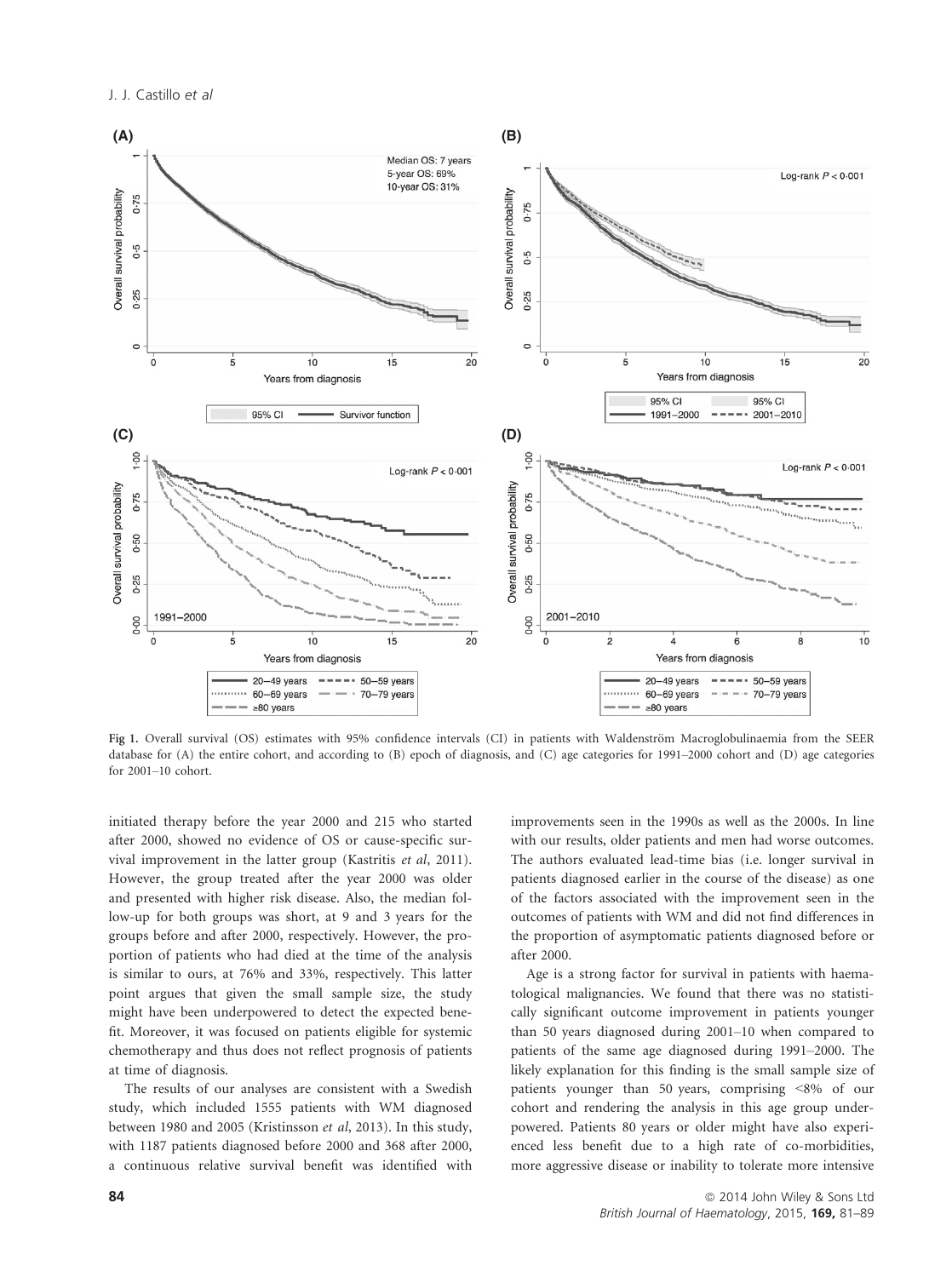Table II. Multivariate hazard analysis for overall survival in patients with Waldenström macroglobulinaemia from the SEER database, 1991–2010.

|                             | Overall survival       |         |
|-----------------------------|------------------------|---------|
| Variable                    | HR (95% CI)            | P-value |
| Age, years                  |                        |         |
| $20 - 49$                   | Reference              |         |
| $50 - 59$                   | $1.44(1.15-1.81)$      | 0.002   |
| $60 - 69$                   | $2.26(1.83-2.80)$      | < 0.001 |
| $70 - 79$                   | $3.76$ $(3.07-4.62)$   | < 0.001 |
| $80+$                       | $6.99(5.68 - 8.60)$    | < 0.001 |
| Sex                         |                        |         |
| Female                      | Reference              |         |
| Male                        | $1.23(1.14-1.34)$      | < 0.001 |
| Race                        |                        |         |
| White                       | Reference              |         |
| <b>Black</b>                | $1.38(1.16-1.63)$      | < 0.001 |
| Other                       | $1.02(0.86-1.22)$      | 0.79    |
| Unknown                     | $0.86(0.72-1.01)$      | 0.07    |
| Primary site of involvement |                        |         |
| Bone marrow                 | Reference              |         |
| Extramedullary disease      | $0.97(0.79-1.16)$      | 0.58    |
| Unknown                     | $0.90(0.33 - 2.44)$    | 0.83    |
| Subtype recode              |                        |         |
| Lymphoplasmacytic lymphoma  | Reference              |         |
| Waldenström                 | $0.92(0.76-1.11)$      | 0.38    |
| macroglobulinaemia          |                        |         |
| Region                      |                        |         |
| Northeast                   | Reference              |         |
| West                        | $1.03(0.92 - 1.16)$    | 0.58    |
| South                       | $1.18(0.99-1.40)$      | 0.06    |
| Midwest                     | $1.08(0.94 - 1.24)$    | 0.25    |
| Epoch of diagnosis          |                        |         |
| 1991-2000                   | Reference              |         |
| $2001 - 10$                 | $0.73$ $(0.67 - 0.79)$ | < 0.001 |
|                             |                        |         |

HR, hazard ratio; CI, confidence interval.

regimens that incorporate alkylating agents or nucleoside analogues. However, there was a significant improvement in OS in this age group.

Our study also showed that blacks had worse outcomes. Blacks have had consistently worse outcomes than whites in previous epidemiological studies of various lymphoproliferative disorders (Shenoy et al, 2011a,b; Castillo et al, 2013; Nabhan et al, 2014a,b). This disparity in outcomes seen in blacks has been ascribed to differences in socioeconomical status, health insurance coverage and patients' or providers' attitudes towards therapy. For example, black patients are less likely to receive rituximab as part of treatment for NHL (Flowers et al, 2012), although they appear to derive survival benefits when treated with chemoimmunotherapy (Flowers et al, 2013). Biological factors may also play a role considering the recognized racial differences in the incidence of monoclonal gammopathy of unknown significance (MGUS) in blacks compared to whites (Landgren & Weiss, 2009). Blacks have increased Table III. Multivariate hazard analysis on the effect of epoch of diagnosis on overall survival, stratified according to age, sex, race, marital status, primary site of involvement and lymphoma subtype in patients with Waldenström macroglobulinaemia from the SEER database, 1991–2010.

|                                | Overall survival                 |            |  |
|--------------------------------|----------------------------------|------------|--|
| Stratum                        | HR for epoch<br>2001-10 (95% CI) | $P$ -value |  |
| Age, years                     |                                  |            |  |
| $20 - 49$                      | $0.87(0.56-1.35)$                | 0.54       |  |
| $50 - 59$                      | $0.67(0.51-0.88)$                | 0.004      |  |
| $60 - 69$                      | $0.55(0.45-0.66)$                | < 0.001    |  |
| $70 - 79$                      | $0.74(0.65 - 0.86)$              | < 0.001    |  |
| $80+$                          | $0.85(0.73-0.98)$                | 0.03       |  |
| Sex                            |                                  |            |  |
| Male                           | $0.68$ $(0.61 - 0.75)$           | < 0.001    |  |
| Female                         | $0.82(0.72-0.93)$                | 0.003      |  |
| Race                           |                                  |            |  |
| White                          | $0.72(0.66 - 0.79)$              | < 0.001    |  |
| Black                          | $0.83(0.57-1.20)$                | 0.32       |  |
| Other                          | $0.86(0.59-1.25)$                | 0.42       |  |
| Unknown                        | $0.56(0.39-0.79)$                | 0.001      |  |
| Primary site                   |                                  |            |  |
| Bone marrow                    | $0.73(0.66 - 0.81)$              | < 0.001    |  |
| Extramedullary disease         | $0.73(0.63 - 0.83)$              | < 0.001    |  |
| Subtype                        |                                  |            |  |
| Lymphoplasmacytic lymphoma     | $0.71(0.62 - 0.81)$              | < 0.001    |  |
| Waldenström macroglobulinaemia | $0.74(0.67-0.82)$                | < 0.001    |  |
| Region                         |                                  |            |  |
| Northeast                      | $0.77(0.61-0.95)$                | 0.01       |  |
| West                           | $0.72(0.65 - 0.80)$              | < 0.001    |  |
| South                          | $0.68$ $(0.49 - 0.93)$           | 0.01       |  |
| Midwest                        | $0.76(0.61-0.93)$                | 0.009      |  |

HR, hazard ratio; CI, confidence interval.

incidence of IgG and IgA MGUS, which might explain the increased incidence of myeloma seen in blacks. In contrast, the incidence of IgM MGUS is decreased. It is unclear, however, if this difference is responsible for the worse outcomes seen in black patients with WM.

Our competing-risk analysis shows that, in the last decade, there have been statistically significant relative improvements in WM-related as well as non-WM-related deaths. The absolute improvement, however, can be considered clinically small, as the 5-year cumulative incidence rate of WM-related and non-WM-related deaths decreased by 3% and 5%, respectively. However, we believe these differences are expected to widen as patients' survival gets longer. Expectedly, age seems to affect the rates of non-WM-related death. An interesting finding is that WM-related deaths might account for approximately one quarter of the causes of death in our cohort, with the remaining three quarters associated with other processes. These findings argue in favour of the thoughtful and personalized approach needed when making recommendations not only on the type but also the timing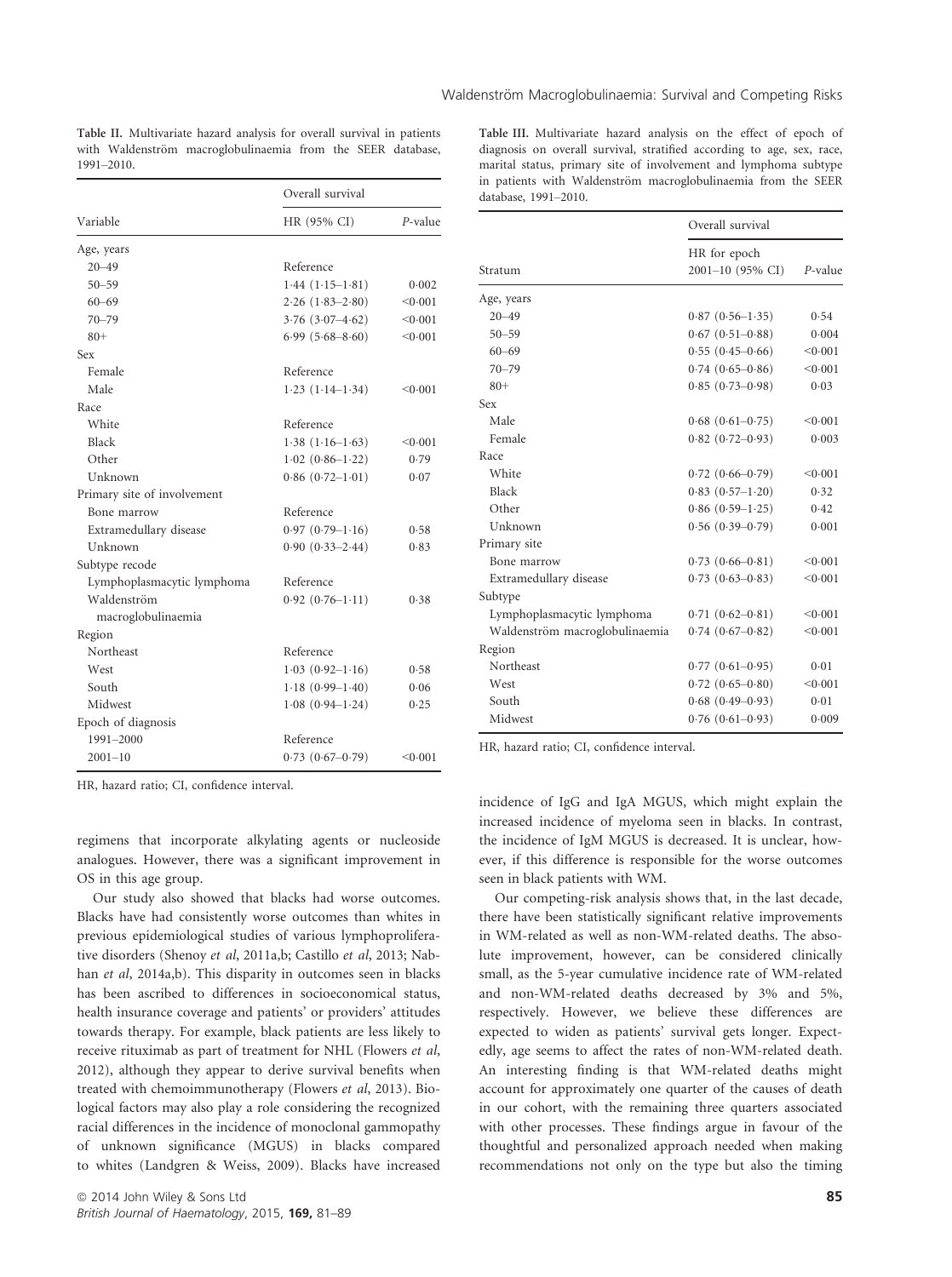## J. J. Castillo et al

of treatment. We cannot, however, dismiss the likelihood that many of the non-WM-related deaths might have been directly or indirectly related to complications of the disease or therapy.

Table IV. Causes of death according to epoch of diagnosis in patients with Waldenström macroglobulinaemia from the SEER database, 1991–2010.

| Cause of death            | 1991-2000 (%) | $2001 - 10(%)$ | Total $(\% )$ |
|---------------------------|---------------|----------------|---------------|
| Lymphoma                  | 329(22.9)     | 298(22.1)      | 627 $(22.5)$  |
| Solid tumours             | 263(18.3)     | 296(21.9)      | 559 $(20.1)$  |
| Cardiac causes            | 205(14.3)     | 198 $(14.7)$   | 403(14.5)     |
| Infections                | 77(5.4)       | 57 $(4.2)$     | 134 $(4.8)$   |
| Central nervous<br>system | 67(4.7)       | 55 $(4.1)$     | 122(4.4)      |
| Myeloma                   | 42 $(2.9)$    | 40(3.0)        | 82(2.9)       |
| Leukaemia                 | 32(2.2)       | 31(2.3)        | 63(2.3)       |
| Other causes              | 421(29.3)     | 375 (27.9)     | 796 (28.6)    |
| Total                     | $1436(100-0)$ | 1350(1000)     | $2786(100-0)$ |

The significant decrease in non-WM mortality between the 1990s and 2000s (HR 0.72) probably reflects improvements in mortality rates in the general US population. According to the National Center for Health Statistics (Arias, 2014), the yearly mortality rate for a white man in the US decreased from 36% in 1990 to 26% in 2005 (rate ratio 072), and for a black man, from 53% to 4% (rate ratio 075). These notable improvements reflect advances in the management of cardiovascular disease and other medical aspects, and underscore the necessity for competing risk analyses when comparing survival between historical cohorts in malignancies with a low disease-specific mortality rate such as WM.

There are several possible causes for the decreased WMrelated mortality in the 2000s compared with the 1990s. One is the application of efficacious systemic therapy. A randomized study in WM patients demonstrated improved OS with fludarabine compared with chlorambucil (Leblond et al, 2013), and a trend towards improved OS with addition of rituximab to chemotherapy (Buske et al, 2009). Other hypothetical factors



Fig 2. Cumulative incidence function curves evaluating the effect of epoch of diagnosis in (A) Waldenström Macroglobulinaemia (WM)-related deaths and (B) non-WM-related deaths, and the effect of age in (C) WM-related deaths and (D) non-WM-related deaths.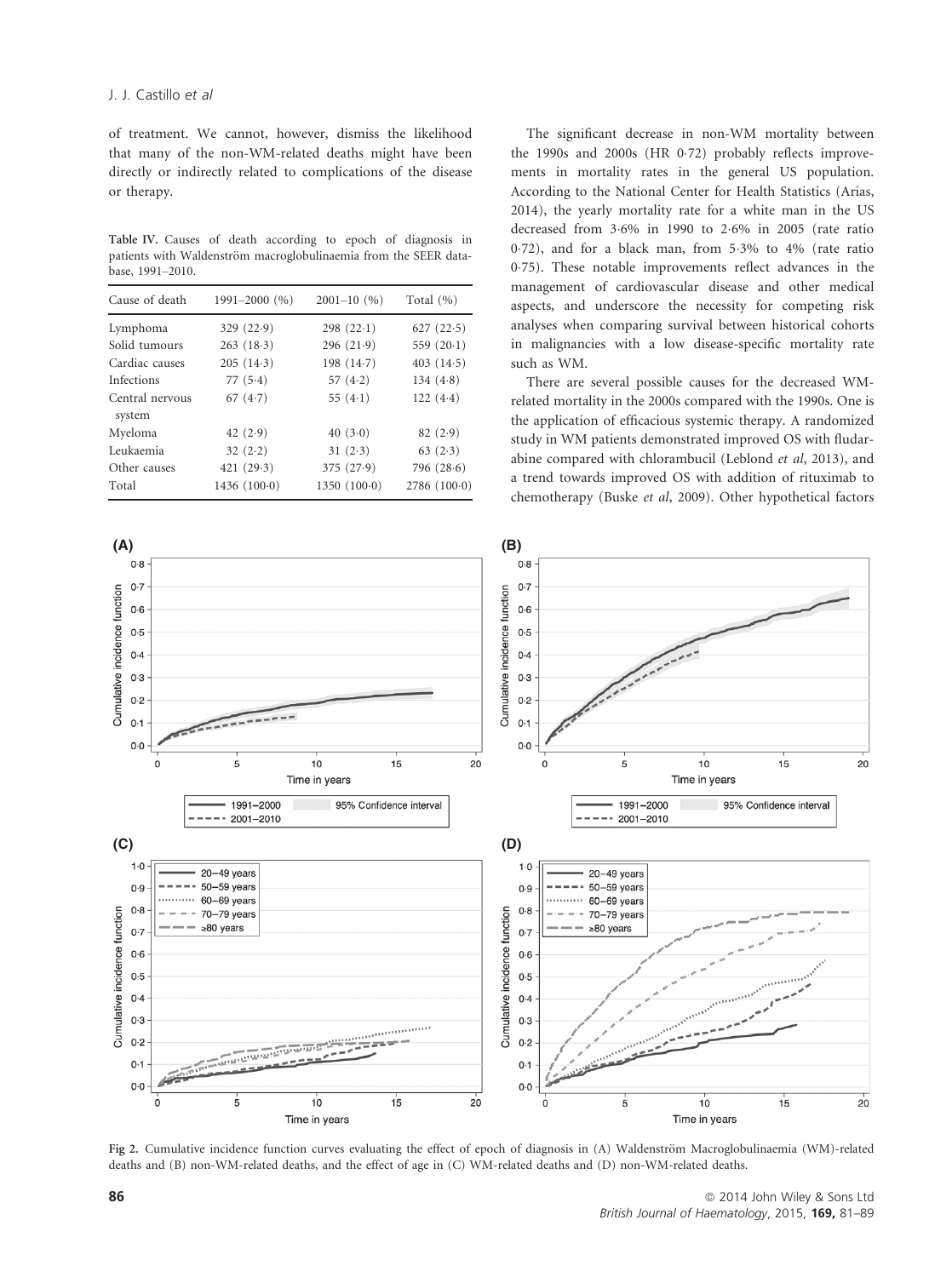include improved supportive care, particularly with regard to management of infections and WM-related comorbidities, such as hyperviscosity. We also cannot rule out an apparent improvement related to evolving classification and better distinction of WM from other B-cell malignancies.

Our study carries several limitations. First, the lack of pathological confirmation could have introduced classification bias. Other low-grade lymphoma subtypes, such as marginal zone lymphoma and small lymphocytic lymphoma, can present with monoclonal paraproteinaemia and plasmacytic differentiation (Pangalis et al, 2005). With the improvements in classification through the years, misclassification might have impacted cases diagnosed in the 1991–2000 epoch. The period of our analysis encompassed the application of the Working Formulation (The Non-Hodgkin's Lymphoma Pathologic Classification Project, 1982), Harris et al (1994) and the Jaffe et al (2001) classification of lymphoid neoplasms, although the diagnostic criteria for WM have been fairly uniform. Second, the SEER database does not report utilization of chemotherapy or immunotherapy, and reported an increased coverage from 13% to 26% of the US population since 2001. Hence, lead-time bias has probably been introduced in our analysis, as the time from diagnosis to therapy was not recorded, and a larger number of WM patients have been included in the database since 2001 that might have been mostly asymptomatic. Research efforts directed at evaluating this issue using the SEER-Medicare database are ongoing. Third, the SEER database does not provide information on prognostic laboratory data such as IgM, beta-2-microglobulin, haemoglobin and M-protein levels (Morel et al, 2009), precluding adjustment for those factors in our analysis. Finally, the SEER data is reflective of the multi-ethnic nature of the US population, which might not be applicable to other regions of the world. As an example, hepatitis C infection has been linked to an increased risk of WM in an Italian study (Mussini et al, 1995); however, this finding was not confirmed in a study from our institution (Leleu et al, 2007). Finally, there is a possibility of misclassification on the causes of death registered in the death certificates. However, such misclassification, being non-systematic, would be unlikely to favour one cohort over the other. Despite these limitations, we were able to identify, in the largest population-based study to date, an improvement in OS in patients with WM during the last decade, which can provide patients and clinicians with more reliable data to conduct discussions on survival.

Two recent studies have evaluated outcomes in patients with WM using the SEER database (Sekhar et al, 2012; Ailawadhi et al, 2014). Both of these studies analysed a significantly smaller sample than our study, including only patients with WM (ICD-9 code 9761). In our study, we have also included patients with LPL (ICD-9 code 9671). WM is, by definition, an IgM-secreting LPL, and accounts for approximately 95% of all LPL cases (Swerdlow et al, 2008). Therefore, it is reasonable to consider most LPL patients as WM patients for this analysis. Although bias might have been introduced due to the inclusion of IgA and IgG LPL cases, we would not expect such bias to be sizable enough to alter the results of our study. On the other hand, our analysis provides additional insights and is more powerful at identifying outcome disparities, specifically in the competingrisk analysis.

Moving forward, we believe there are reasons to be optimistic with regard to the outcomes in patients with WM thanks to the advent of highly effective, easy-to-administer and less toxic therapies. Novel agents include proteasome inhibitors and B-cell receptor inhibitors, which offer excellent response rates and even molecular remissions (Treon et al, 2009, 2013, 2014). The identification of the MYD88 L265P gene mutation, detected in 90% of patients with WM (Treon et al, 2012), might lead to targeted interventions contributing to further survival advantage, although this remains to be demonstrated in future clinical trials.

In conclusion, there has been an improvement in the survival of US patients with WM over the last decade. These improvements were less apparent in patients younger than 50 years and blacks, probably due to underpowered sample size. Additional research, however, is needed to address the source of these disparities. As the therapy of patients with WM continues to advance at a fast pace with the advent of targeted agents, we believe the outcomes of patients with WM will continue to improve.

## Acknowledgements

We acknowledge the efforts of the Applied Research Program, National Cancer Institute; Information Management Services, Inc.; and the SEER program tumour registries in the maintenance of the database as a research resource.

#### Authors contribution

JJC designed the research and wrote the manuscript. JJC and AJO performed the statistical analysis. All the authors analysed the data and critically reviewed and approved the manuscript.

## **Disclosure**

The authors have no conflict of interest to disclose.

## Funding

There was no specific funding for this study.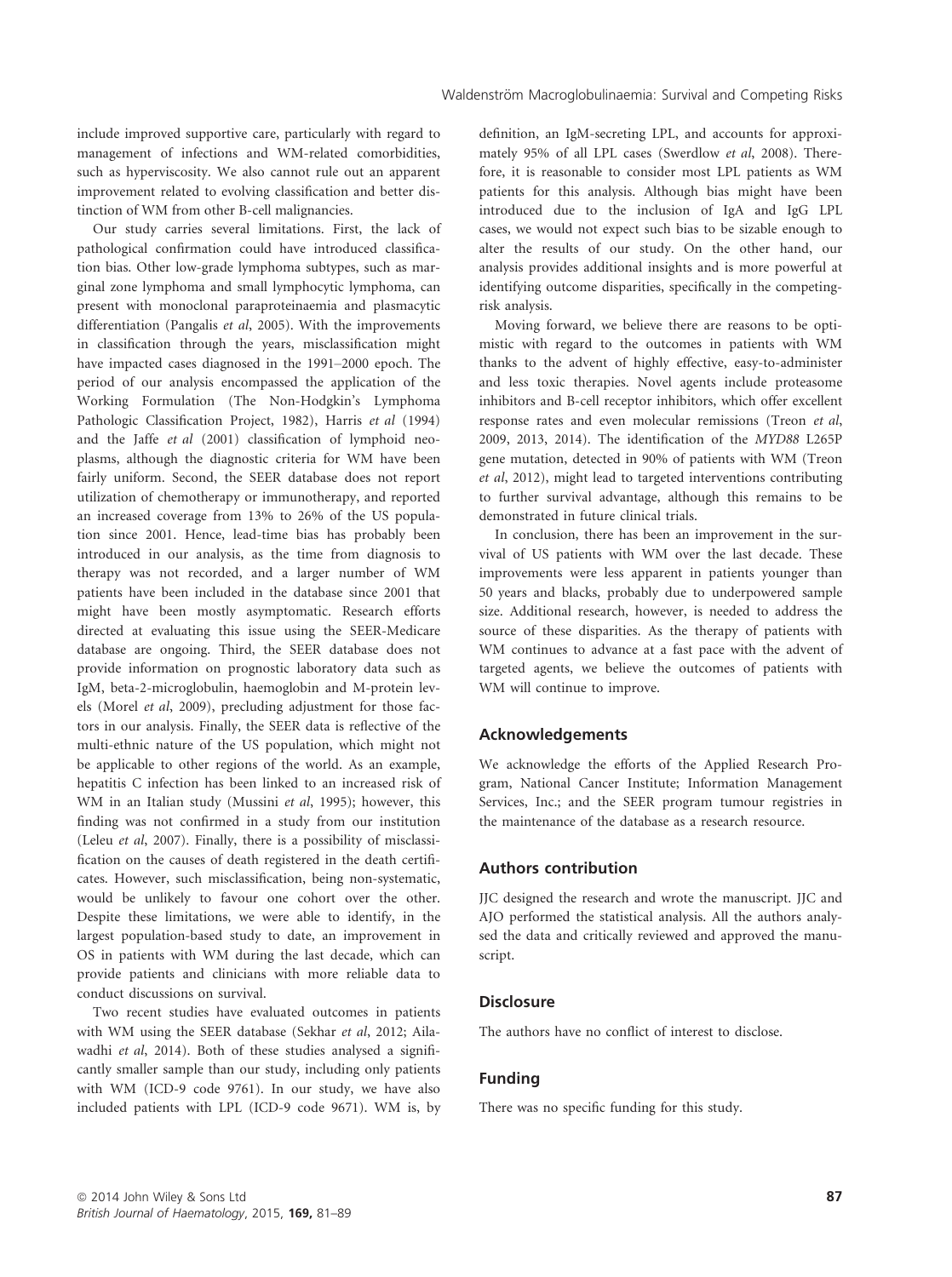## References

- Ailawadhi, S., Kardosh, A., Yang, D., Cozen, W., Patel, G., Alamgir, M.A. & Chanan-Khan, A.A. (2014) Outcome disparities among ethnic subgroups of Waldenstrom's macroglobulinemia: a population-based study. Oncology, 86, 253–262.
- Arias, E. (2014) United States life tables, 2010. National Vital Statistics Reports, 63, 1–63.
- Buske, C., Hoster, E., Dreyling, M., Eimermacher, H., Wandt, H., Metzner, B., Fuchs, R., Bittenbring, J., Woermann, B., Hohloch, K., Hess, G., Ludwig, W.D., Schimke, J., Schmitz, S., Kneba, M., Reiser, M., Graeven, U., Klapper, W., Unterhalt, M., Hiddemann, W. & German Low-Grade Lymphoma Study Group. (2009) The addition of rituximab to front-line therapy with CHOP (R-CHOP) results in a higher response rate and longer time to treatment failure in patients with lymphoplasmacytic lymphoma: results of a randomized trial of the German Low-Grade Lymphoma Study Group (GLSG). Leukemia, 23, 153–161.
- Castillo, J.J., Winer, E.S. & Olszewski, A.J. (2013) Population-based prognostic factors for survival in patients with Burkitt lymphoma: an analysis from the Surveillance, Epidemiology, and End Results database. Cancer, 119, 3672–3679.
- Castillo, J.J., Olszewski, A.J., Cronin, A.M., Hunter, Z.R. & Treon, S.P. (2014) Survival trends in Waldenstrom macroglobulinemia: an analysis of the Surveillance, Epidemiology and End Results database. Blood, 123, 3999–4000.
- Cox, D. (1972) Regression models and life tables (with discussion). Journal of the Royal Statistical Society B, 34, 187–220.
- Fine, J.P. & Gray, R.J. (1999) A proportional hazards model for the subdistribution of a competing risk. Journal of the American Statistical Association, 94, 496–509.
- Flowers, C.R., Fedewa, S.A., Chen, A.Y., Nastoupil, L.J., Lipscomb, J., Brawley, O.W. & Ward, E.M. (2012) Disparities in the early adoption of chemoimmunotherapy for diffuse large B-cell lymphoma in the United States. Cancer Epidemiology, Biomarkers & Prevention, 21, 1520–1530.
- Flowers, C.R., Shenoy, P.J., Borate, U., Bumpers, K., Douglas-Holland, T., King, N., Brawley, O.W., Lipscomb, J., Lechowicz, M.J., Sinha, R., Grover, R.S., Bernal-Mizrachi, L., Kowalski, J., Donnellan, W., The, A., Reddy, V., Jaye, D.L. & Foran, J. (2013) Examining racial differences in diffuse large B-cell lymphoma presentation and survival. Leukemia and Lymphoma, 54, 268–276.
- Harris, N.L., Jaffe, E.S., Stein, H., Banks, P.M., Chan, J.K., Cleary, M.L., Delsol, G., De Wolf-Peeters, C., Falini, B., Gatter, K.C., Grogan, T.M., Isaacson, P.G., Knowles, D.M., Mason, D.Y., Muller-Hermelink, H.K., Pileri, S.A., Piris, M.A., Ralfkiaer, E. & Warnke, R.A. (1994) A revised European- American classification of lymphoid neoplasms: a proposal from the International Lymphoma Study Group. Blood, 84, 1361–1392.
- Jaffe, E.S., Harris, N.L., Stein, H. & Vardiman, J.W. (eds) (2001) World Health Organization

Classification of Tumours: Pathology and Genetics of Tumours of Haematopoietic and Lymphoid Tissues. IARC, Lyon.

- Kaplan, E.L. & Meier, P. (1958) Nonparametric estimation from incomplete observations. Journal of the American Statistical Association, 53, 457–481.
- Kastritis, E., Kyrtsonis, M.C., Hatjiharissi, E., Symeonidis, A., Michalis, E., Repoussis, P., Tsatalas, K., Michael, M., Sioni, A., Kartasis, Z., Stefanoudaki, E., Voulgarelis, M., Delimpasi, S., Gavriatopoulou, M., Koulieris, E., Gika, D., Vervesou, E., Konstantopoulos, K., Kokkini, G., Zomas, A., Roussou, P., Anagnostopoulos, N., Economopoulos, T., Terpos, E., Zervas, K. & Dimopoulos, M.A. (2011) No significant improvement in the outcome of patients with Waldenstrom's macroglobulinemia treated over the last 25 years. American Journal of Hematology, 86, 479–483.
- Kristinsson, S.Y., Eloranta, S., Dickman, P.W., Andersson, T.M., Turesson, I., Landgren, O. & Bjorkholm, M. (2013) Patterns of survival in lymphoplasmacytic lymphoma/Waldenstrom macroglobulinemia: a population-based study of 1,555 patients diagnosed in Sweden from 1980 to 2005. American Journal of Hematology, 88, 60–65.
- Landgren, O. & Weiss, B.M. (2009) Patterns of monoclonal gammopathy of undetermined significance and multiple myeloma in various ethnic/racial groups: support for genetic factors in pathogenesis. Leukemia, 23, 1691–1697.
- Leblond, V., Johnson, S., Chevret, S., Copplestone, A., Rule, S., Tournilhac, O., Seymour, J.F., Patmore, R.D., Wright, D., Morel, P., Dilhuydy, M.S., Willoughby, S., Dartigeas, C., Malphettes, M., Royer, B., Ewings, M., Pratt, G., Lejeune, J., Nguyen-Khac, F., Choquet, S. & Owen, R.G. (2013) Results of a randomized trial of chlorambucil versus fludarabine for patients with untreated Waldenstrom macroglobulinemia, marginal zone lymphoma, or lymphoplasmacytic lymphoma. Journal of Clinical Oncology, 31, 301–307.
- Leleu, X., O'Connor, K., Ho, A.W., Santos, D.D., Manning, R., Xu, L., Hatjiharissi, E., Moreau, A.S., Branagan, A.R., Hunter, Z.R., Dimmock, E.A., Soumerai, J., Patterson, C., Ghobrial, I. & Treon, S.P. (2007) Hepatitis C viral infection is not associated with Waldenstrom's macroglobulinemia. American Journal of Hematology, 82, 83–84.
- Mantel, N. (1966) Evaluation of survival data and two new rank order statistics arising in its consideration. Cancer Chemotherapy Reports, 50, 163–170.
- Morel, P., Duhamel, A., Gobbi, P., Dimopoulos, M.A., Dhodapkar, M.V., McCoy, J., Crowley, J., Ocio, E.M., Garcia-Sanz, R., Treon, S.P., Leblond, V., Kyle, R.A., Barlogie, B. & Merlini, G. (2009) International prognostic scoring system for Waldenstrom macroglobulinemia. Blood, 113, 4163–4170.
- Mussini, C., Ghini, M., Mascia, M.T., Giovanardi, P., Zanni, G., Lattuada, I., Moreali, S., Longo, G., Ferrari, M.G. & Torelli, G. (1995) Monoclonal gammopathies and hepatitis C virus infection. Blood, 85, 1144–1145.
- Nabhan, C., Aschebrook-Kilfoy, B., Chiu, B.C., Kruczek, K., Smith, S.M. & Evens, A.M. (2014a) The impact of race, age, and sex in follicular lymphoma: a comprehensive SEER analysis across consecutive treatment eras. American Journal of Hematology, 89, 633–638.
- Nabhan, C., Aschebrook-Kilfoy, B., Chiu, B.C., Smith, S.M., Shanafelt, T.D., Evens, A.M. & Kay, N.E. (2014b) The impact of race, ethnicity, age, and sex on clinical outcome in chronic lymphocytic leukemia: a comprehensive SEER analysis in the modern era. Leukemia and Lymphoma. Epub ahead of print. doi: 10.3109/ 10428194.2014.898758
- Pangalis, G.A., Kyrtsonis, M.C., Kontopidou, F.N., Siakantaris, M.P., Dimopoulou, M.N., Vassilakopoulos, T.P., Tzenou, T., Kokoris, S., Dimitriadou, E., Kalpadakis, C., Tsalimalma, K., Tsaftaridis, P., Panayiotidis, P. & Angelopoulou, M.K. (2005) Differential diagnosis of Waldenstrom's macroglobulinemia and other B-cell disorders. Clinical Lymphoma, 5, 235–240.
- Sekhar, J., Sanfilippo, K., Zhang, Q., Trinkaus, K., Vij, R. & Morgensztern, D. (2012) Waldenstrom macroglobulinemia: a Surveillance, Epidemiology, and End Results database review from 1988 to 2005. Leukemia and Lymphoma, 53, 1625– 1626.
- Shenoy, P., Maggioncalda, A., Malik, N. & Flowers, C.R. (2011a) Incidence patterns and outcomes for Hodgkin lymphoma patients in the United States. Advances in Hematology, 2011, 725219.
- Shenoy, P.J., Malik, N., Nooka, A., Sinha, R., Ward, K.C., Brawley, O.W., Lipscomb, J. & Flowers, C.R. (2011b) Racial differences in the presentation and outcomes of diffuse large B-cell lymphoma in the United States. Cancer, 117, 2530–2540.
- Swerdlow, S.H., Berger, F., Pileri, S.A., Harris, N.L., Jaffe, E.S. & Stein, H. (2008) Lymphoplasmacytic lymphoma. In: WHO Classification of Tumours of Haematopoietic and Lymphoid Tissues (ed. by S.H. Swerdlow, E. Campo, N.L. Harris et al), pp. 194–195. IARC, Lyon.
- The Non-Hodgkin's Lymphoma Pathologic Classification Project. (1982) National Cancer Institute sponsored study of classifications of non-Hodgkin's lymphomas: summary and description of a working formulation for clinical usage. Cancer, 49, 2112–2135.
- Treon, S.P. (2009) How I treat Waldenstrom macroglobulinemia. Blood, 114, 2375–2385.
- Treon, S.P., Ioakimidis, L., Soumerai, J.D., Patterson, C.J., Sheehy, P., Nelson, M., Willen, M., Matous, J., Mattern, J. 2nd, Diener, J.G., Keogh, G.P., Myers, T.J., Boral, A., Birner, A., Esseltine, D.L. & Ghobrial, I.M. (2009) Primary therapy of Waldenstrom macroglobulinemia with bortezomib, dexamethasone, and rituximab: WMCTG clinical trial 05-180. Journal of Clinical Oncology, 27, 3830–3835.
- Treon, S.P., Xu, L., Yang, G., Zhou, Y., Liu, X., Cao, Y., Sheehy, P., Manning, R.J., Patterson, C.J., Tripsas, C., Arcaini, L., Pinkus, G.S., Rodig, S.J., Sohani, A.R., Harris, N.L., Laramie, J.M., Skifter, D.A., Lincoln, S.E. & Hunter, Z.R.